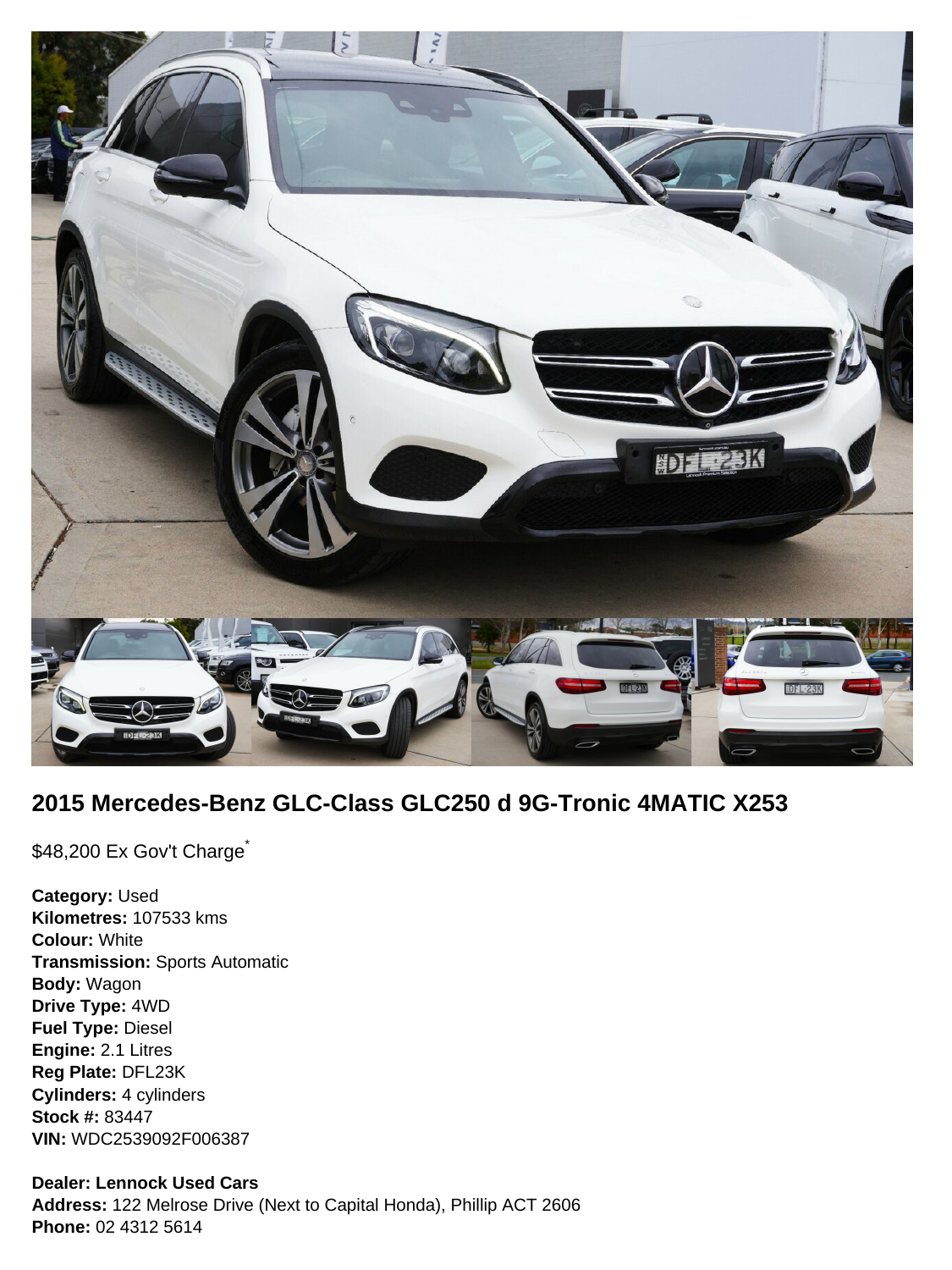# **Dealer Comments**

\*\*\* Just Arrived, Based in ACT, Finance available to approved customers \*\*\* 2015 Mercedes-Benz GLC-Class X253 GLC250 d Wagon 5dr Safety Options Bluetooth Sunroof Reverse Camera Sat Nav Priced to sell \*\*\* We research our cars on daily bases to provide the most competitive deals for you! \*\*\* \*\*\* COMPETITIVE FINANCE DEALS \*\*\* Why buy from us? We are a major Canberra Dealer for your peace of mind and have been a part of the Canberra Community for over 56 years. We stock over 300 used cars and our new car brands include Volkswagen, Hyundai, Land Rover, Jaguar, Honda, Nissan, Skoda and Ram. All our cars come with an ACT/NSW roadworthy certificate and are workshop tested when required for your peace of mind, We welcome interstate purchases and can arrange delivery Australia wide. Our friendly staff look forward to making your next purchase a great experience! \*PLEASE NOTE: This car is advertised excluding government charges, transfer and registration fees which are payable upon registration in the state of the purchaser. Please check with your sales consultant to confirm build date as often Cars are advertised by Compliant Dates. Vehicle features and Options listed in this advertisement below are automatically supplied by Redbook code for this Make/Model and may not be specific to this vehicle.

\* If the price does not contain the notation that it is "Drive Away No More to Pay", the price may not include additional costs, such as stamp duty and other government charges. Please confirm price and features with the seller of the vehicle.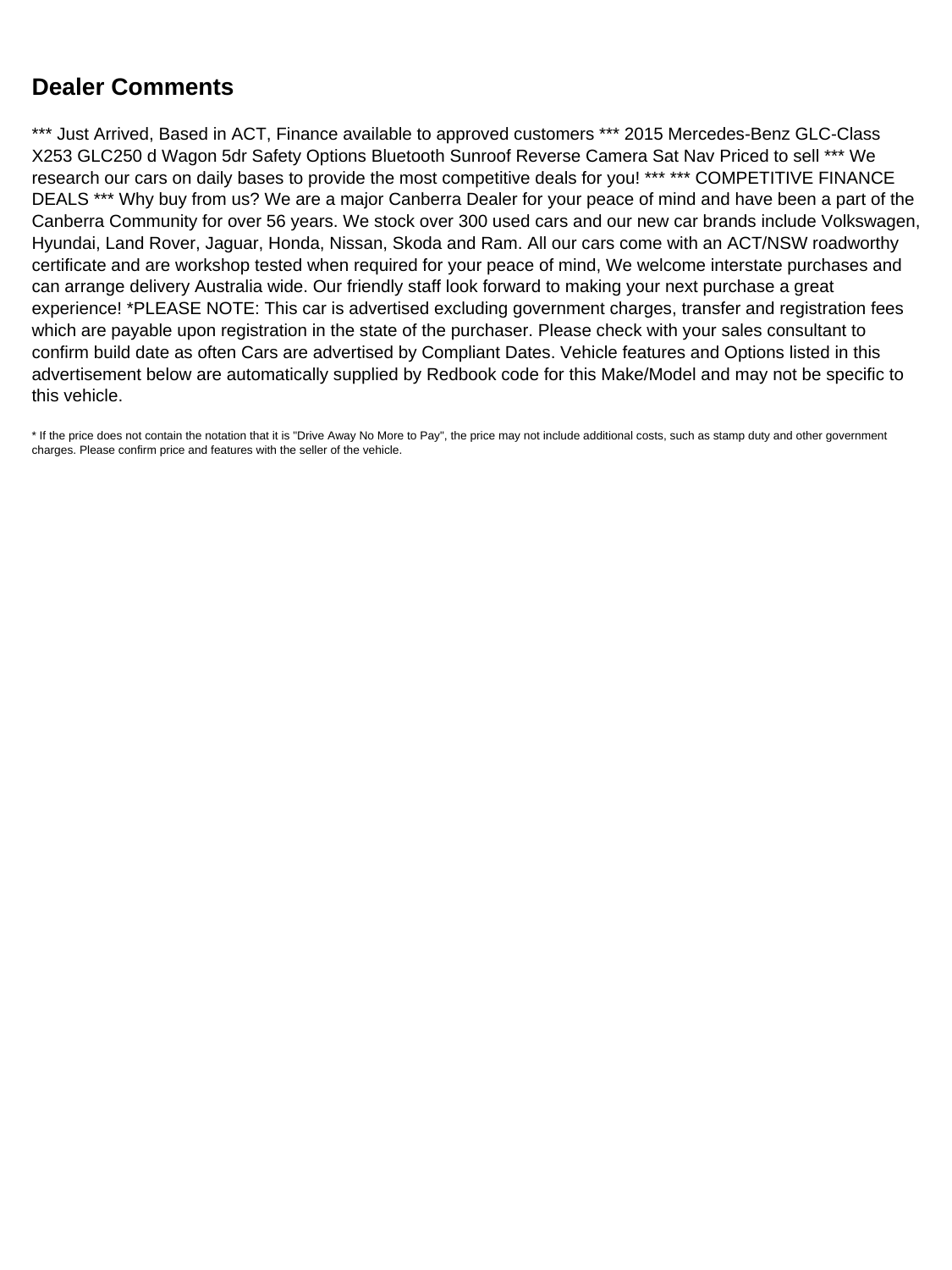# **Features and Specifications**

### **Audio, Visual & Communication**

Audio - Input for iPod Audio - MP3 Decoder Bluetooth System **5 Speaker Stereo** 5 Speaker Stereo Radio - Digital (DAB+)

#### **Instruments & Controls**

Trip Computer Trip Computer Computer Computer Computer Computer Computer Tyre Pressure Sensor GPS (Satellite Navigation) Speed Limiter Speed Limiter

#### **Interior**

Woodgrain - Inserts **Leather Seats** 

## **Lights & Windows**

Daytime Running Lamps - LED For the Control of the Control of Trumps - Front Headlamp - High Beam Auto Dipping **Headlamps - Active (Cornering/steering)** Headlamps - Active (Cornering/steering) Headlamps - High Beam Active Shadowing **Headlamps - LED** Headlamps Automatic (light sensitive) **Power Windows - Front & Rear** Power Windows - Front & Rear Rain Sensor (Auto wipers) The Community Rear View Mirror - Electric Anti Glare Rear Windows - Extra Dark/Privacy **Rear Windows** - Extra Dark/Privacy

## **Safety & Security**

Airbags - Side for 1st Row Occupants (Front) Airbags - Side for 2nd Row Occupants (rear) Blind Spot Sensor Bonnet - Active Safety Brake Assist Brake Emergency Display - Hazard/Stoplights Camera - Front Vision Camera - Rear Vision Camera - Side Vision **ABS (Antilock Brakes)** ABS (Antilock Brakes) Central Locking - Key Proximity **Central Locking - Once Mobile** Central Locking - Once Mobile Central Locking - Remote/Keyless Central Locking - Forward Control - Electronic Stability Control - Park Distance Front Control - Park Distance Rear Control - Pedestrian Avoidance with Braking Control - Traction **Control - Traction** Detection Detection Detection Detection Airbag - Driver **Engine Immobiliser** Engine Immobiliser First Aid Kit Airbag - Knee Driver Hill Holder **Lane Departure - with Passive Steer Assist** Airbag - Passenger Parking Assistance - Automated Steering Airbags - Head for 1st Row Seats (Front) Airbags - Head for 2nd Row Seats Seatbelt - Load Limiters 1st Row (Front) Seatbelt - Pretensioners 1st Row (Front)

Audio - AAC Decoder **Audio - Audio - Audio - Aux Input USB Socket** CD Player Multi-function Control Screen - Colour

Leather Steering Wheel **Metallic Finish Front Grille**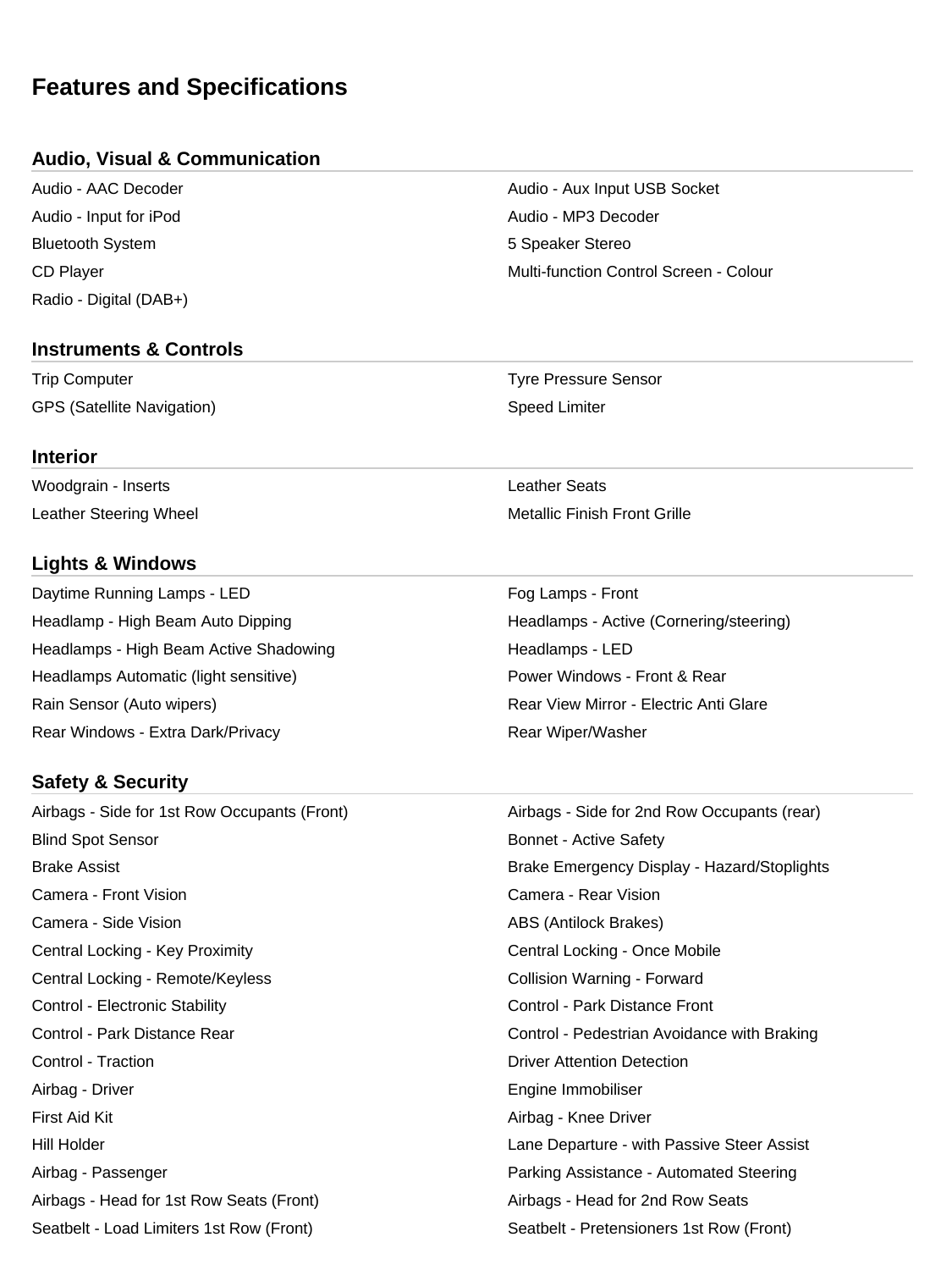| <b>Seating</b>                            |                                                |
|-------------------------------------------|------------------------------------------------|
| <b>Electric Seat - Drivers</b>            | Electric Seat - Passenger                      |
| Seat - Driver with Electric Lumbar        | Seat - Passenger with Electric Lumbar          |
| Seats - 2nd Row Split Fold                |                                                |
| <b>Fuel</b>                               |                                                |
| Engine - Stop Start System (When at idle) |                                                |
| <b>Steering</b>                           |                                                |
| Multi-function Steering Wheel             | Power Steering - Speed Sensitive               |
| <b>Body</b>                               |                                                |
| <b>Roof Rails</b>                         |                                                |
| <b>Suspension</b>                         |                                                |
| Control - Electronic Damper               |                                                |
| <b>Transmission &amp; Drivetrain</b>      |                                                |
| Driving Mode - Selectable                 | Gear Shift Paddles behind Steering Wheel       |
| <b>Wheels &amp; Tyres</b>                 |                                                |
| 20" Alloy Wheels                          | Tyres - Runflat                                |
| <b>Brakes</b>                             |                                                |
| <b>Disc Brakes Front Ventilated</b>       | <b>Disc Brakes Rear Ventilated</b>             |
| Park Brake - Electric                     |                                                |
| <b>Electrical</b>                         |                                                |
| 12V Socket(s) - Auxiliary                 |                                                |
| <b>Comfort &amp; Convenience</b>          |                                                |
| Ambient Lighting - Interior               | Cargo Cover                                    |
| Cargo Net                                 | Air Cond. - Climate Control 2 Zone             |
| Cruise Control - Distance Control         | Cruise Control - with Brake Function (limiter) |
|                                           |                                                |

Floor Mats **Floor Mats Keyless Start - Key/FOB Proximity related** Map/Reading Lamps - for 1st Row Map/Reading Lamps - for 2nd Row Starter Button Starter Button Storage Compartment - Centre Console 1st Row Storage Compartment - In Cargo Area Sundam Sunvisor - Vanity Mirror for Driver Sunvisor - Vanity Mirror for Passenger

#### **Exterior**

Body Colour - Bumpers **Body Colour - Door Handles** Power - Boot/Tailgate **Power Door Mirrors - Folding** 

# Body Colour - Exterior Mirrors Partial **Chrome Window Surrounds - Exterior** Chrome Window Surrounds - Exterior